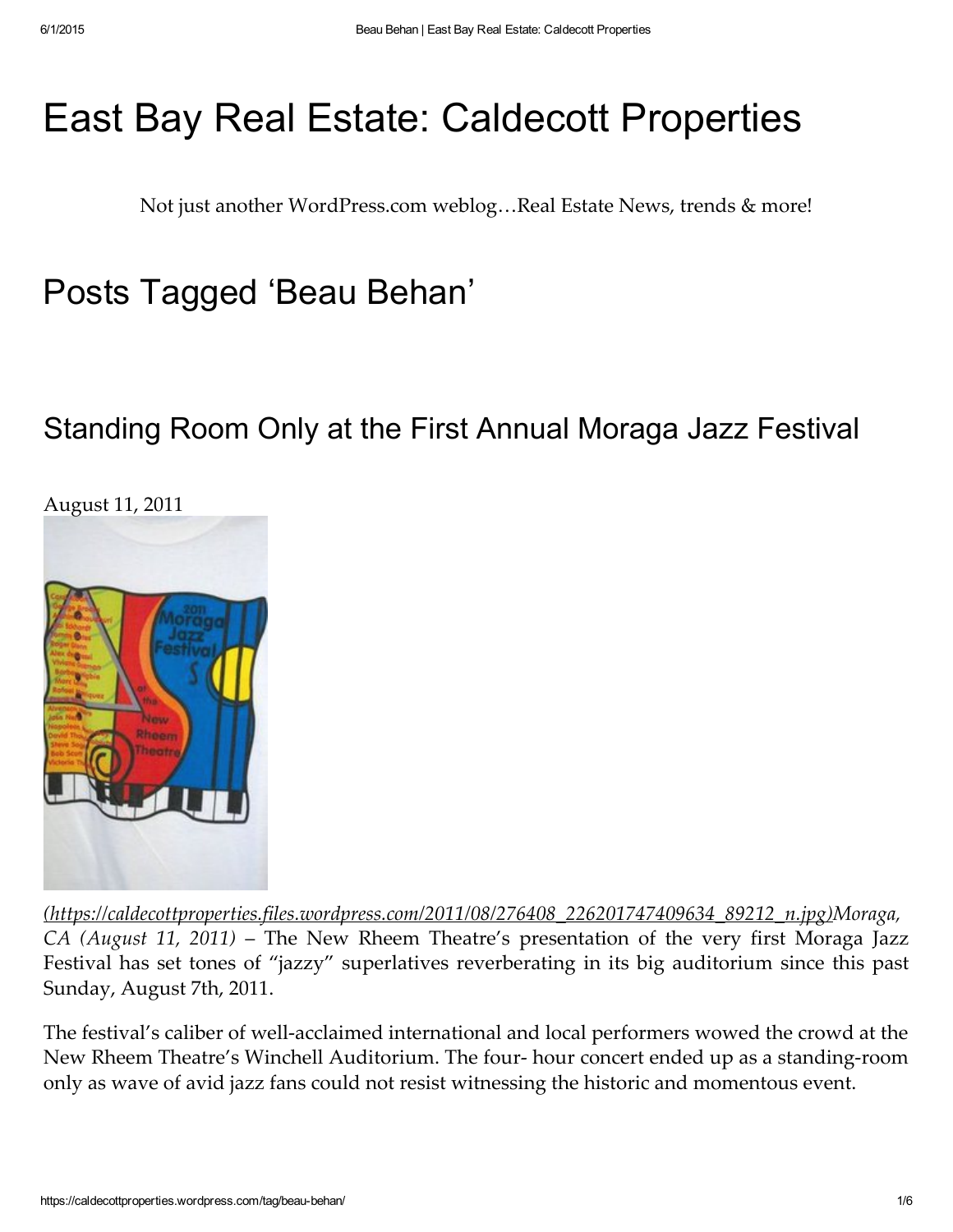The lineup included Alex De Grassi, a famous "Maestro Guitarist", who has captivated audiences from around the globe with his fiery renditions; jazz legend Roger Glenn who played with Dizzy Gillespie; keyboardist Victoria Theodore who is a mainstay of Stevie Wonder's concert tours; Mark Levine on the rhythms of bass; Frank Martin, who has performed with some internationally acclaimed artists like Andrea Bocelli and Al Jarreau; George Brooks on the saxophone; Carol Alban, founder of the Moraga Jazz Festival and a famous local flutist; and other celebrated musicians.

Attendees, who came all over from the San Francisco Bay Area, Canada, and New York, were amazed that the founding committee of five volunteers only had six weeks to plan the entire event. The committee members, which include Carol Alban, the founder, Mayor Karen Mendonca of Moraga, Town of Moraga Manager Jill Keimach, Karen Wyle, and Beau Behan, candidly responded that they did not do it all alone. The musicians and performers also volunteered their time and energy, and altogether, it was a grassroots effort inspired by a worthy cause—to raise money for the tornado victims of Joplin, MO.

The founding committee of the Moraga Jazz Festival and the New Rheem Theatre would like to thank all of the performers, musicians, and the festival sponsors and supporters, and all of its attendees and fans. With their support, the future of the Second Annual Moraga Jazz Festival is now secure, and it will take place sometime next year, in 2012.

Major Festival Sponsors include New Rheem Theatre, California Independent Film Festival, Swanson Music, Lamorinda Weekly, DC Pianos, In The Bag, Inc., Moraga UPS Store, Lamorinda Web, Moraga Chamber of Commerce, Jonathan Winchell Auditorium and Orinda Theatre .

Tags:Beau [Behan,](https://caldecottproperties.wordpress.com/tag/beau-behan/) Carol [Alban](https://caldecottproperties.wordpress.com/tag/carol-alban/), ex De [Grassi,](https://caldecottproperties.wordpress.com/tag/ex-de-grassi/) [George](https://caldecottproperties.wordpress.com/tag/george-brooks/) Brooks, [Karen](https://caldecottproperties.wordpress.com/tag/karen-wyle/) Wyle, [Lafayette,](https://caldecottproperties.wordpress.com/tag/lafayette/) [Lamorinda,](https://caldecottproperties.wordpress.com/tag/lamorinda/) Maestro [Guitarist,](https://caldecottproperties.wordpress.com/tag/maestro-guitarist/) [Manager](https://caldecottproperties.wordpress.com/tag/manager-jill-keimach/) Jill Keimach, Mark [Levine](https://caldecottproperties.wordpress.com/tag/mark-levine/), Mayor Karen [Mendonca](https://caldecottproperties.wordpress.com/tag/mayor-karen-mendonca-of-moraga/) of Moraga, [Moraga,](https://caldecottproperties.wordpress.com/tag/moraga/) Moraga Jazz [Festival,](https://caldecottproperties.wordpress.com/tag/moraga-jazz-festival/) [Orinda,](https://caldecottproperties.wordpress.com/tag/orinda/) Roger [Glenn,](https://caldecottproperties.wordpress.com/tag/roger-glenn/) the [founder,](https://caldecottproperties.wordpress.com/tag/the-founder/) Town of [Moraga,](https://caldecottproperties.wordpress.com/tag/town-of-moraga/) [Victoria](https://caldecottproperties.wordpress.com/tag/victoria-theo/) Theo Posted in Bay Area Real [Estate,](https://caldecottproperties.wordpress.com/category/bay-area-real-estate/) [Oakland](https://caldecottproperties.wordpress.com/category/oakland-condos/) Condos, [Uncategorized](https://caldecottproperties.wordpress.com/category/uncategorized/) | Leave a [Comment](https://caldecottproperties.wordpress.com/2011/08/11/standing-room-only-at-the-first-annual-moraga-jazz-festival/#respond) »

## The New Rheem Theater Celebrating One Year [Anniversary!](https://caldecottproperties.wordpress.com/2011/06/08/the-new-rheem-theater-celebrating-one-year-anniversary/)

June 8, 2011

[\(http://www.TheNewRheemTheatre.com\)C](http://www.thenewrheemtheatre.com/)ome help the New Rheem Theater celebrate its 1 year anniverary!

On June 25th, theywill be showing "Diary of a Wimpy Kid 2″ at 3 PM, and Zachary Gordon, the star of the movie, will be in attendance as a special guest. It will be fun and exciting for all. There will have games for kids, cotton candy machine, and wheel of fortune for everyone to enjoy. There will also be having a reception at 6 PM and then a showing of the move "The Majestic," at 7 PM, and the writer and associate producer, Michael Sloan will be on hand for a live Q&A after the movie.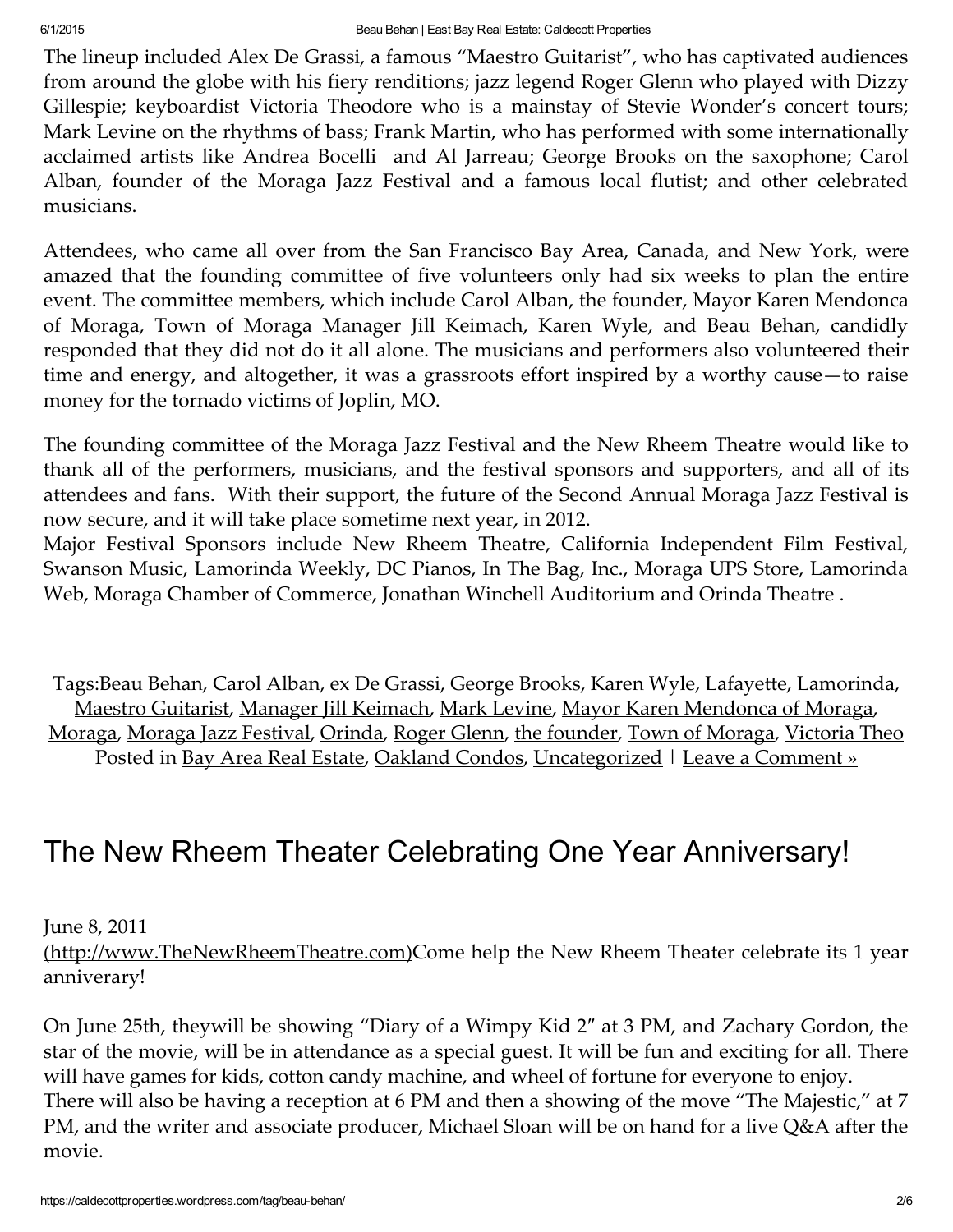

Tickets are \$8 for the 3 PM show, and \$25 for the 7 PM show (includes the reception). More information on their website at www.TheNewRheemTheatre.com [\(http://www.thenewrheemtheatre.com/\).](http://www.thenewrheemtheatre.com/)

Tags:Beau [Behan](https://caldecottproperties.wordpress.com/tag/beau-behan/), Diary of a [Wimpy](https://caldecottproperties.wordpress.com/tag/diary-of-a-wimpy-kid/) Kid, [Moraga,](https://caldecottproperties.wordpress.com/tag/moraga/) new Rheem [Theatre,](https://caldecottproperties.wordpress.com/tag/new-rheem-theatre/) Rheem [Theater,](https://caldecottproperties.wordpress.com/tag/rheem-theater/) Rheem Theatre, the [Majestic,](https://caldecottproperties.wordpress.com/tag/rheem-theatre/) the new Rheem [Theater](https://caldecottproperties.wordpress.com/tag/the-new-rheem-theater/) Posted in [Uncategorized](https://caldecottproperties.wordpress.com/category/uncategorized/) | Leave a [Comment](https://caldecottproperties.wordpress.com/2011/06/08/the-new-rheem-theater-celebrating-one-year-anniversary/#respond) »

[Renaissance](https://caldecottproperties.wordpress.com/2011/01/12/renaissance-at-the-new-rheem-theatre-the-2011-california-independent-film-festival-comes-to-the-town-of-moraga-ca/) at the New Rheem Theatre: The 2011 California Independent Film Festival Comes to the Town of Moraga, CA

January 12, 2011



[\(https://caldecottproperties.files.wordpress.com/2011/01/50234\\_344632815313\\_7600\\_n.jpg\)M](https://caldecottproperties.files.wordpress.com/2011/01/50234_344632815313_7600_n.jpg)oraga, CA (Jan 6th, 2011) – Renaissance is once again celebrated at the New Rheem Theatre in Moraga, California. The 13th Annual California Independent Film Festival (CAIFF) takes center stage this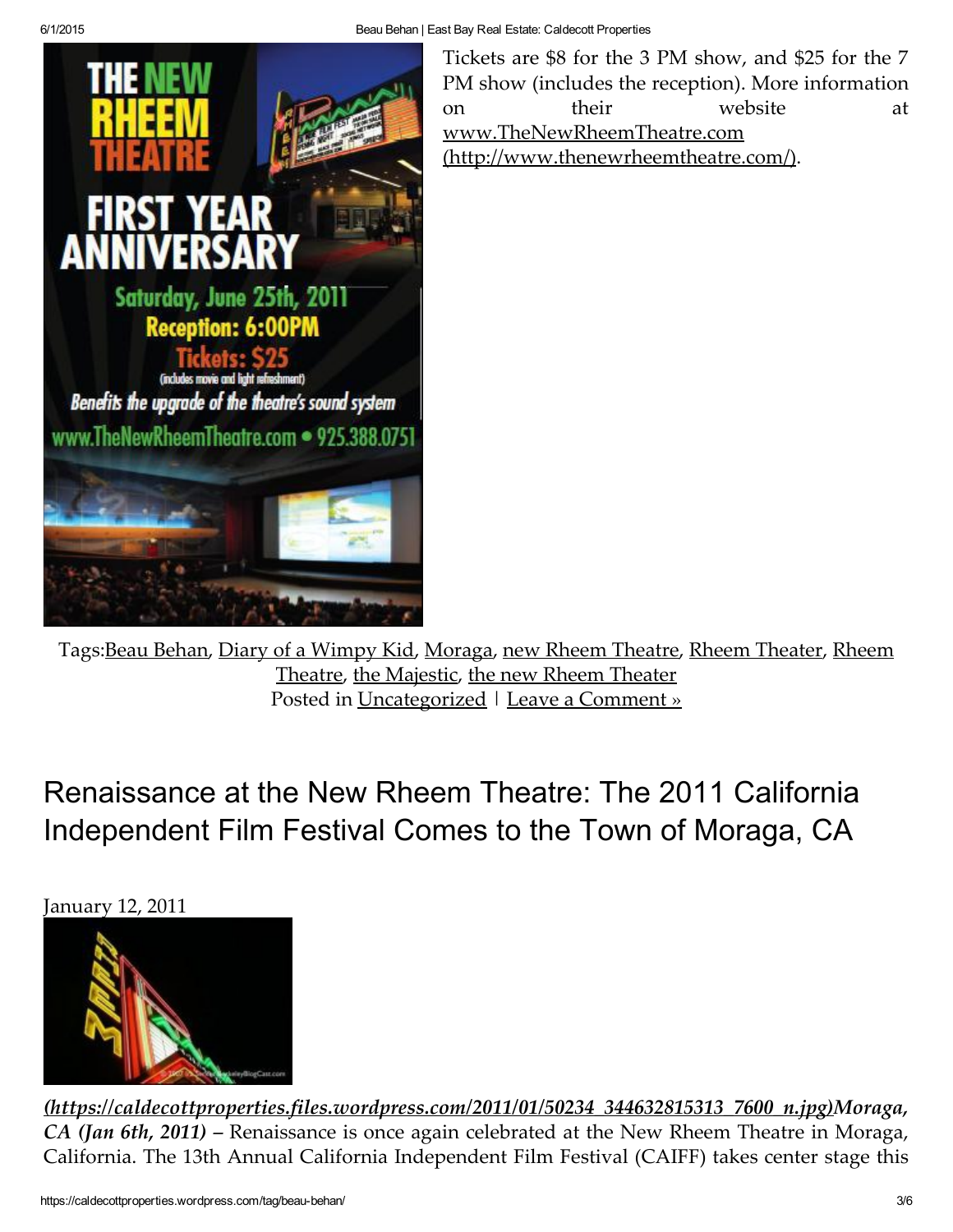month at its new home in the art deco style New Rheem Theatre. From Jan 28th – Feb 3rd, 2011, over 65 films from around the world are scheduled to be screened in one of Northern California's premier film festivals.

The seven-day festival begins with an opening night reception on Jan 28th followed by the screening of a film, "The 5th Quarter"– inspired by a special bond between brothers and their love for football, and with a poignant mission. Driven by the tragic death of his younger brother, Jon Abbate helped lead the Wake Forest Demon Deacons to their most successful season in school history in 2006, including an appearance in the Orange Bowl in January 2007. It stars Aidan Quinn, Andie McDowell, Jillian Batherson and Ryan Merriman. This is a red carpet event, with Ryan Merriman ("Home of the Giants", "Final Destination 3"), and film's director Richard Bieber in attendance.

The next featured film for the evening is "Fanny, Annie & Danny", which is comedic, and will make everyone laugh, loathe, and cry. It is a captivating funny tale of family dysfunction. The film's San Francisco-based writer/director, Chris Brown, who has won raving reviews as a filmmaker, will also be in attendance.

The opening night screening also offers an opportunity for avid moviegoers to participate in a question and answer session with the casts of each film.

On Saturday, Jan 29th, the festival begins screening a rich and diverse program of films from around the world. CAIFF will also host the Iron Filmmaker Contest, an integral part of the festival for the past eight years. This competition challenges novice and seasoned filmmakers to create a three‑minute film within 24 hours, incorporating a secret ingredient into the screenplay. The first 20 entries will be screened on the same day at the New Rheem Theatre.

In terms of feature films, the festival will screen "Language of A Broken Heart" – about a bestselling, neurotic love novelist who re-tells the story of his failed relationships and all the women that left him, only to return home to the one person he ever left, his mother. At home, he meets a quirky antiquarian bookseller who shows him what love really means. It is a charmingly funny account of love, hate, and everything in between.

The festival also presents another feature film, "The Yankles" – about Charlie Jones, a professional baseball player who was released from the Los Angeles Spirits because of a drinking problem. Upon being paroled from prison after serving time for his third drunk driving conviction, Charlie endeavors to serve 192 hours mandatory community service by coaching baseball. To Charlie's dismay, however, he is shunned by mainstream society because of the controversy surrounding his early parole and prior convictions. Charlie soon discovers that the only people willing to give him a second chance are a group of Jewish, orthodox, yeshiva students who formed an upstart baseball team called The Yankles.

A feature film from Tokyo, Japan, "Cast Me If You Can", will also be screened. It is about a perpetual supporting actor, living in the shadow of his famous playwright father, gets his break when cast in a Woody Allen remake, but a chance encounter with his muse turns his world upside down. Definitely, it is a sweet, subtle romantic comedy for all generations.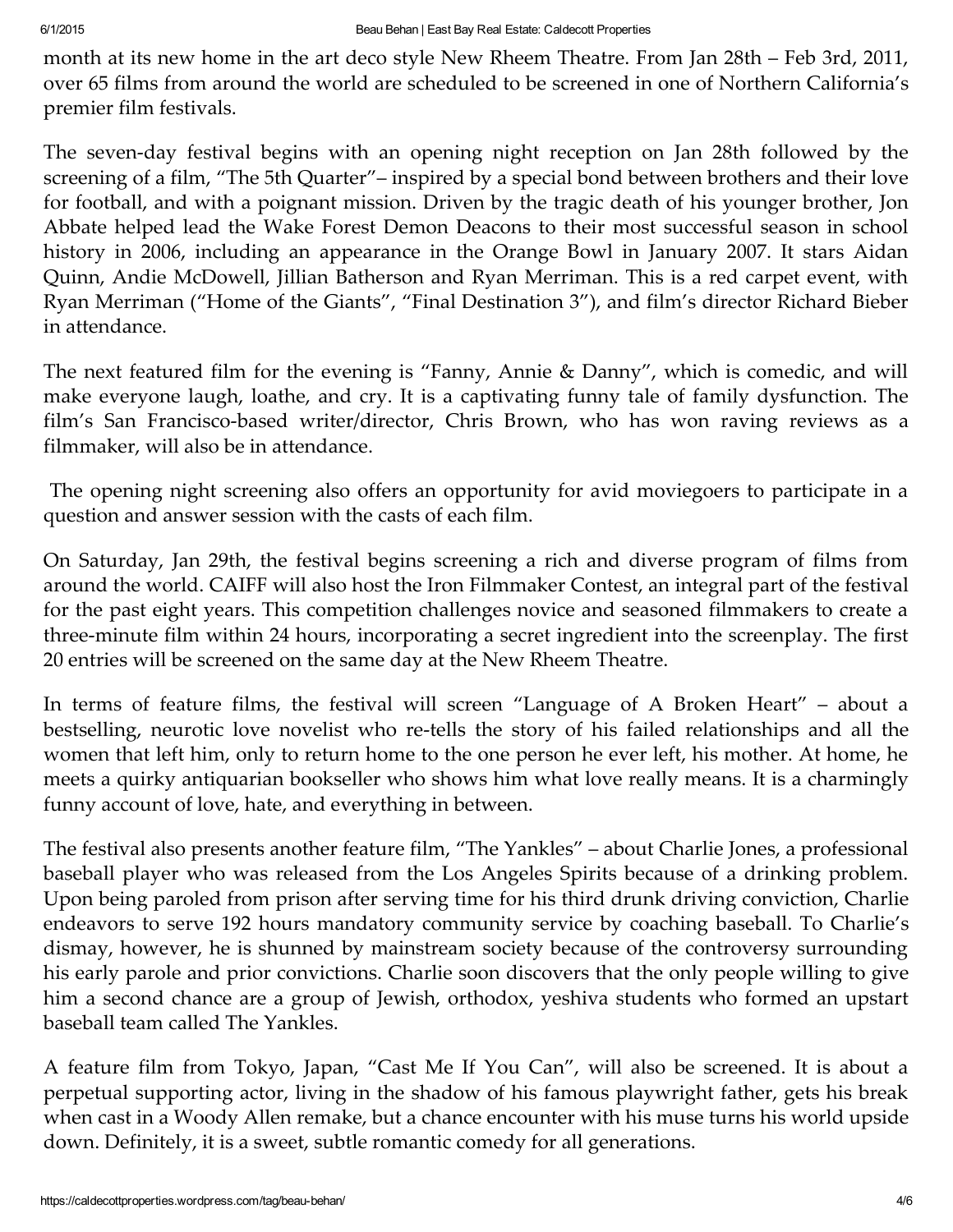Two popular seminars are also being offered to the general public. One of which is "What Makes A Great Short Film" with guest speaker, Jana Sue Memel, who has produced and won academy award winning films. The other one is "How To Get Music in Film and Television" with guest speakers Senior MTV Vice President, Ken Parks, and Music Supervisor, Matt Kierscht.

Among the highlights of Saturday's events will be a special appearance by the Golden Globe Award Nominee, Lou Diamond Phillips, star of the famous films, "La Bamba" and "Stand and Deliver". For festival attendees looking for more opportunity to schmooze with Mr. Phillips on Saturday evening, CAIFF has also organized the M3 Party (Meet, Mix, & Mingle Party). People can enjoy and savor filmic conversations with filmmakers and celebrities from around the globe.

On Sunday, Jan 30th, the highlights include the "Academy Awards of the Bay Area" – the 2011 CAIFF Gala & Slate Awards held this year at the Marriott Hotel in Walnut Creek, CA. This year's film festival honors Academy Award recipient Shirley Jones ("Elmer Gantry", "The Partridge Family") with its 2011 CAIFF Slate Award for Lifetime Achievement, Actor Lou Diamond Phillips ("Stand and Deliver") with its Maverick Award, and actress Lea Thompson ("Back to the Future") with its Diamond Award. There will also be presentations of CAIFF Slates to the winners of various categories ranging from Best Animated Short to Best Picture.

Sunday's events also include a special screening of the film, "Oklahoma" at the New Rheem Theatre. Its star, Oscar winner Shirley Jones, will be on hand to do a question and answer with the audience after the movie presentation.

Another moving film from Barcelona, Spain, "The Frost," will also be screened. It portrays an agony manifested by destruction and guilt. The accidental death of their only son, Rita and Alfred feel such remorse that they engage in a fierce fight of mutual destruction. Guilt confronts them with a painful recognition: obsessed by their selfish little needs, they forgot to love their son. As truth is revealed, all their inner demons are unleashed. They haunt and prick them on a road to hope or to damnation, whilst they desperately try to make amends for all those things they left undone in the past. The festival continues to screen more films from the Bay Area and beyond in the next three days (Jan 31st –Feb 2nd, 2011). On Thursday, Feb 3rd, 2011, the week-long festival culminates with a closing night reception and a special feature presentation of "Mayor Cupcake". The star of the film, Lea Thompson, will be in attendance to do a question and answer with the audience after the movie presentation.

To learn more about the California Independent Film Festival and to purchase tickets, visit the festival's website (www.caiff.org [\(http://www.caiff.org\)\)](http://www.caiff.org/) or the New Rheem Theatre Box Office at 350 Park St., Moraga, CA. (www.thenewrheemtheatre.com [\(http://www.thenewrheemtheatre.com\)\).](http://www.thenewrheemtheatre.com/)

For enquiries, call 925.388.0752 or e-mail info@caiff.org [\(mailto:info@caiff.org\).](mailto:info@caiff.org)

Remarks:

"A filmic conversation is universal and transcends cultural barriers. It depicts a language that is spoken by all. This is the core of the California Independent Film Festival's commitment to inspire, to educate, and to entertain film lovers from around the world." – Beau Behan, Festival